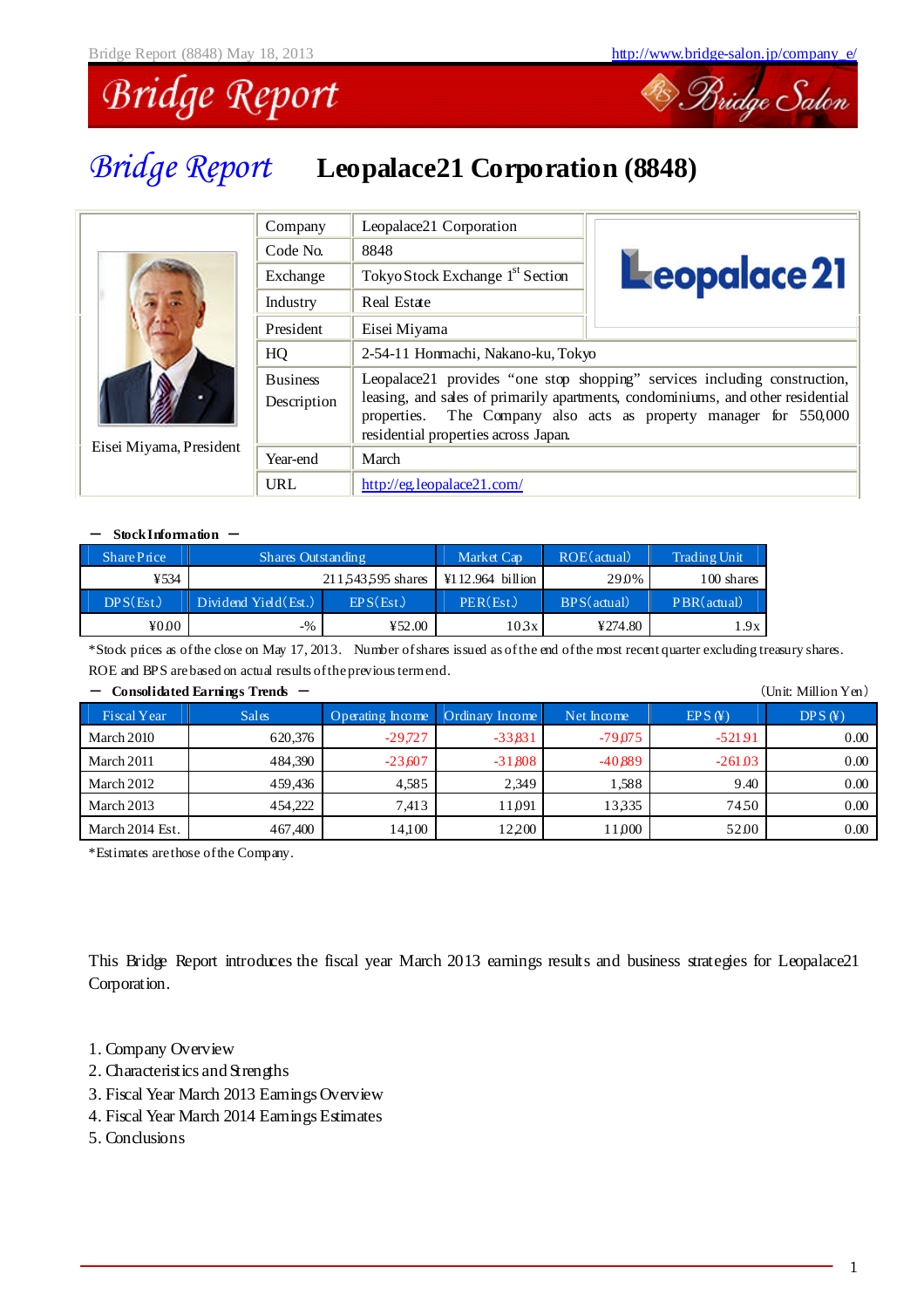



#### **Key Points**

・ Sales in fiscal year March 2013 fell from the previous term due to a decline in sales of the construction business. Although operating income fell below targets despite an improvement in profitability of the leasing business and reductions in expenses, it still increased by a large margin from the previous term. Foreign exchange translation gains due to the weakening in the yen, and adjustments in corporate and other taxes allowed ordinary and net incomes to rise above both targets and the previous year's levels by large margins.

・ Fiscal year March 2014 is the second year of the new midterm business plan"Creating Future," and is identified as a year to realize a new stage of growth based upon the foundations for future growth established during the previous fiscal year. While only a small rise in sales is expected, a large increase in profits is anticipated on the back of continued improvements in profitability of the leasing business. Because foreign exchange translation gains and tax adjustments are not expected to reoccur in current term, net income is expected to decline year-over-year.

・ The ability to achieve the second consecutive term of profits and profitability at the operating level in the full year without having to rely upon reversals in vacancy loss reserves may be considered as a significant development for Leopalace21. While new housing starts are expected to recover, the difficult operating environment has not changed with negative factors such as the aging population, and declines in birthrates and population still in play. The Company's new efforts to leverage the solar power generation business in its stock of 550,000 rooms managed nationwide and export of its accumulated know-how in the overseas business should be watched closely.

#### **1. Company Overview**

Leopalace21 was the first company in their industry to offer "guaranteed leasing services" that integrate rental apartment and condominium construction, and management services after their construction to land owners seeking to make effective use of their real estate. Sales are primarily the rental income fees received from residents of apartments, condominiums, and other residential properties and construction work to build apartments and condominiums. Leopalace21 managed 546,204 rooms as of the end of March 2013 located primarily in the three major metropolitan regions of Japan including Tokyo, Nagoya, and Osaka.

The Company decidedto expand its leasing business to overseasmarkets (Korea) in November 2012 and also focuses on the solar power generation related business.

#### **<Business Model>**

Leopalace21 offers "guaranteed leasing services" that integrate rental apartment and condominium construction, and management services after their construction to land owners seeking to make effective use of their real estate. The "guaranteed leasing services" is a comprehensive support system where management and operational services for leased residential properties are provided to owners of apartments and condominiums. This system is an outsourcing service designed to reducethe burden of and provide stable income to rental property owners, and includes the specific functions of finding tenants, payment of rent, and management and repair services which are normally undertaken by the property owner themselves.

Leopalace21 enters into a contractual relationship with property owners for terms as long as 30 years, under which they agree to pay the property owners a fixed amount of rent regardless of whether or not the properties are occupied or vacant. After the initial fixed period is completed, the contract will be negotiated every two years to reflect actual prices in the real estate market. Sales of the "leasing business" are the rents paid by residents, and payment of rent to property owners is booked as the cost of sales. The"construction business" is anothermain sourceofthe Company's revenues.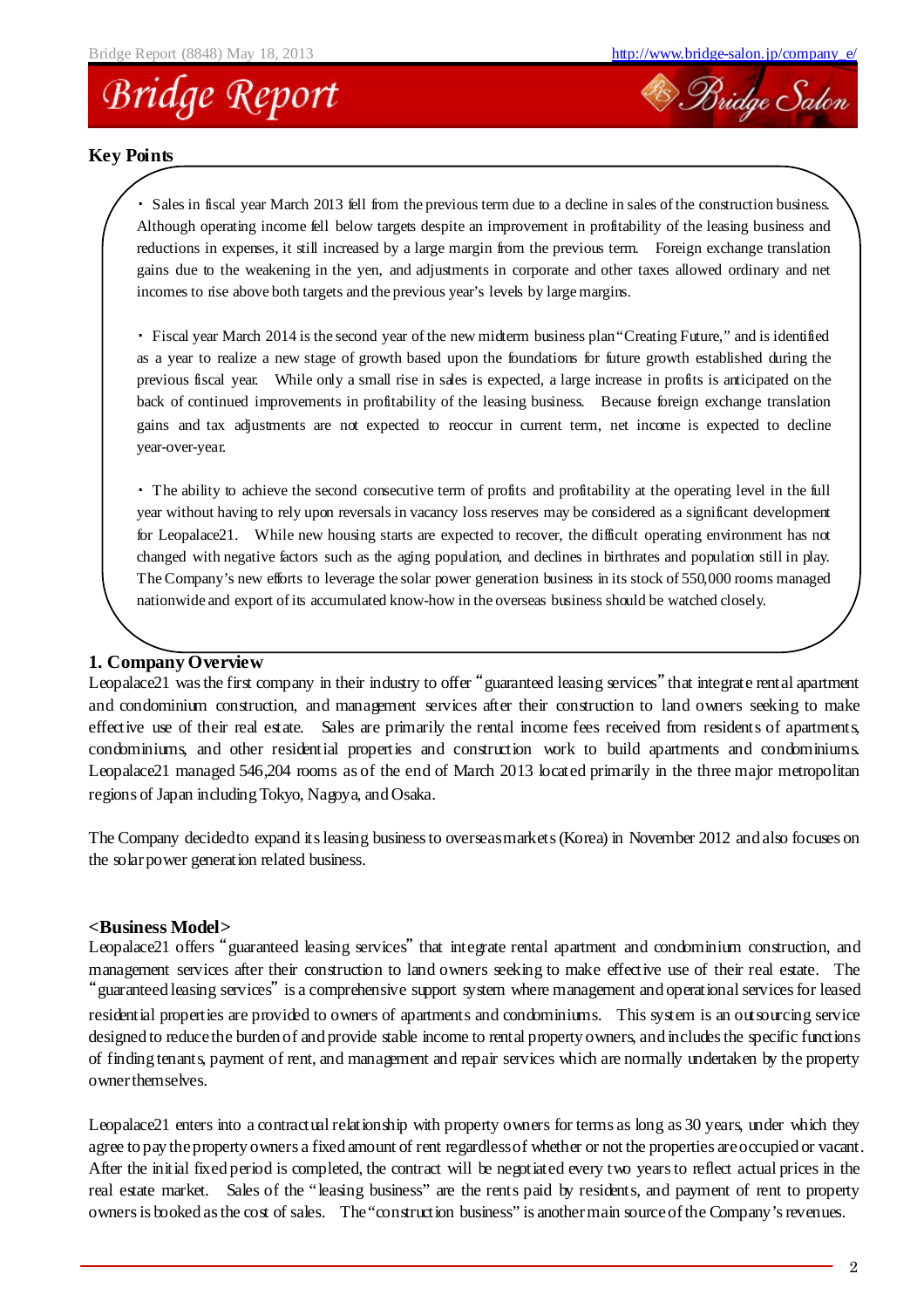## **Bridge Report**



(Source: Leopalace21)

The potential for negative income may occur in the event that a higher than expected amount of vacancies occurs during the fixed rent period. Therefore holding down the amount of vacancies (raising the resident occupancy rates), and acquiring appropriate levels of rental income isthemost important point forprofitability ofLeopalace21.

"Increasing the provision of residential property by cultivating newproperty owners, and expanding stable rental income through the acquisition of tenants" were the main factors driving Leopalace21's earnings growth. However in the wake of the Lehman Shock in 2008, corporations were forced to reduce staff due to the rapid deterioration in their earnings. Increases in cancelation of corporate contracts led to "negative income" and a deterioration in the profitability of the leasing business. Furthermore, the tightening of loan screening requirements led to a sudden decline in the supply of new residential properties constructed, which had a large impact upon and led to stagnation in profitability of the construction business.

Against this backdrop, Leopalace21 maintained its business structure based on this system of guaranteed leasing services while also implementing the following measures to convert its business into a "stock basis" to acquire stable earnings.

"Contraction in the construction business: Focus upon providing new supplies in regions expected to have high occupancy rates"

"Improve profitability ofthe leasing business: Reduce cost of leasing, realize appropriate levelsof rent"

"Conduct construction work not linkedto guaranteed leasing services"

"Raise the value addition of properties to increaseresident satisfaction"

#### **<Market Environment>**

From the standpoint of demographic trends within Japan, the following two points are expected to have an influence upon the operating environment forLeopalace21.

#### ① NumberofHousehold Trends

According to the National Institute of Population and Social Security Research estimates (Jan. 2013), the number of Japanese households is expected to rise from 51.84 million in 2010 to a peak of 53.07 million in 2019, and thereafter decline to 49.56 million by 2035. The number of single person households is expected to rise from 16.79 million in 2010 to 18.46 million in 2035, and their share of total households is expected to rise from 32.4%to 37.2% over the same period.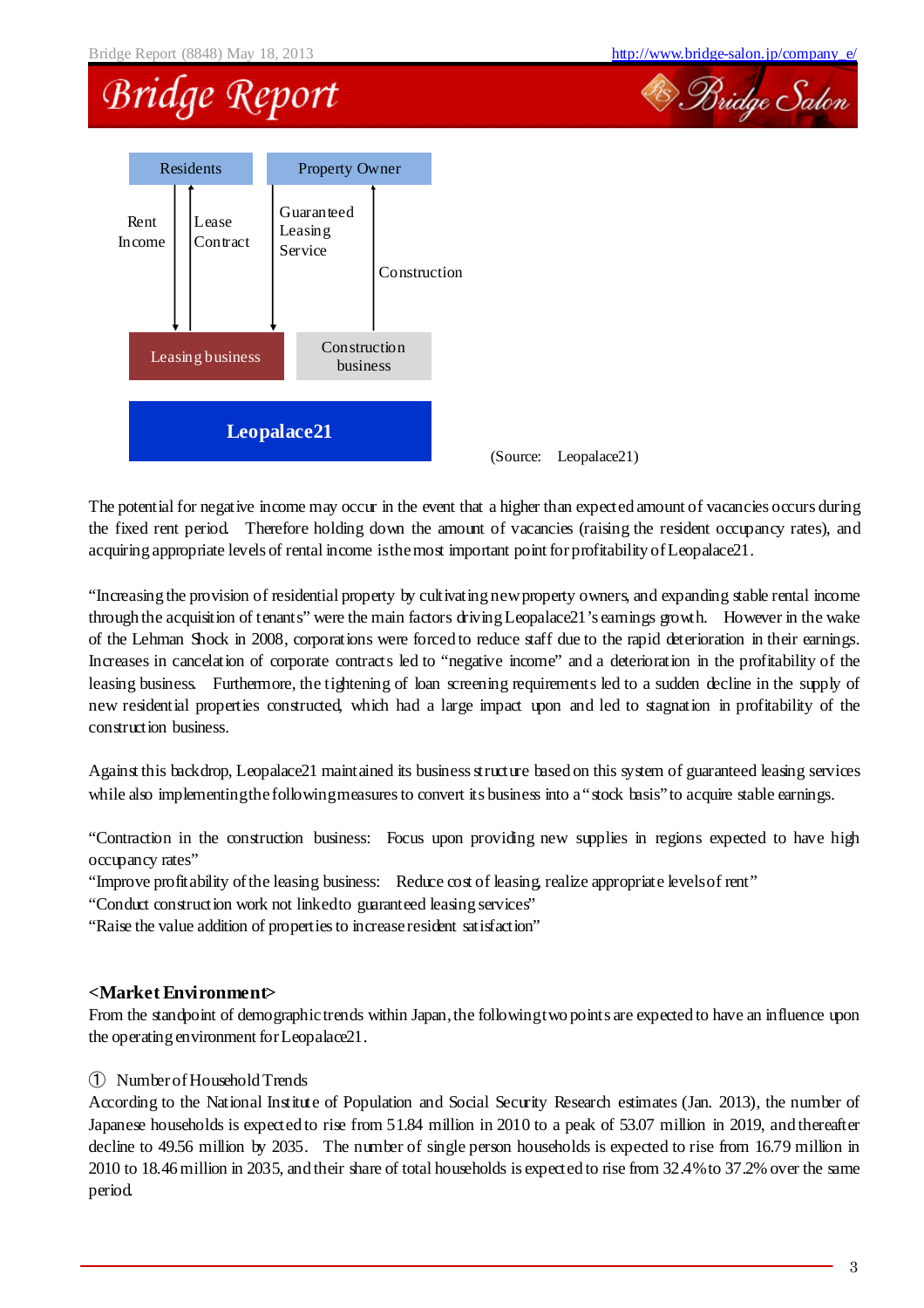

#### **<Estimation of Future NumberofHouseholdin Japan>**



(Source: January 2013 Report, National Institute of Population and Social Security Research) (The amount after 2010 are estimates. Single Person Households Ratio is indicated by right axis.)

#### ② NewHousing Starts

At the same time, it is clear that the number of new housing starts will decline. The peak in the number of total new housing starts reached 1.70 million in 1990, of which 850,000 were rental properties, but by 2011 these numbers had fallen to 830,000 and 280,000 respectively. Thenumberofnewhousing starts is expected to recover to 900,000 in 2013 ahead of the implementation of hikes in the consumption tax, but is expected to continue to decline over the intermediate to long term.

The increase in the number of single person households can be viewed as a tailwind for Leopalace21, which has particular strengths in studio type one room apartments. Akey to the Company's success may be its ability to expand the range of its products and services targeting single person households to include not only younger Japanese, but also older Japanese as well. At the same time, the difficulty in adopting an optimistic view of the operating environment surrounding Leopalace21 contributed to its creation of the "New Midterm Business Plan." Therefore the Company will strengthen its foundations basedon this Plan, while also working to develop new growth strategies.

#### **<Competitors>**

The following list of companiesmay be considered to be competitors in the realm of the "guaranteed leasing services."

| <b>Company</b>                                       | Market      | Market<br>Capitalization | <b>Sales</b> | <b>Operating</b><br>Income | Net Income | Assets  | <b>PER</b> | PBR |
|------------------------------------------------------|-------------|--------------------------|--------------|----------------------------|------------|---------|------------|-----|
| Token Corporation (1766)                             | $TSE1^{st}$ | 79899                    | 236,824      | 7,654                      | 4,848      | 43931   | 165        | 1.8 |
| Daito Trust Construction Co.,<br>Ltd. (1878)         | $TSE1^{st}$ | 798.848                  | 1,251,000    | 88000                      | 55,000     | 186,592 | 145        | 4.3 |
| Japan Property Management<br>Center Co., Ltd. (3276) | JQ          | 11,275                   | 27907        | 1,027                      | 637        | 1,891   | 17.7       | 6.0 |
| Leopalace21 Corporation (8848)                       | $TSE1^{st}$ | 112964                   | 467,400      | 14,100                     | 11,000     | 58,151  | 103        | 1.9 |

\* Earnings are estimates ofthe companies. Net assets are as ofend ofthe most recent quarter. Units are million yen. PER and PBR are ratios ofthe numberoftimes. Market capitalization is based on May 17,2013 closing shareprice.

Market capitalization of Leopalace21 has increased by a large margin from the time the previous Bridge Report was issued due to staying in the black and a rise in net assets through the exercise of stock acquisition rights, which reversed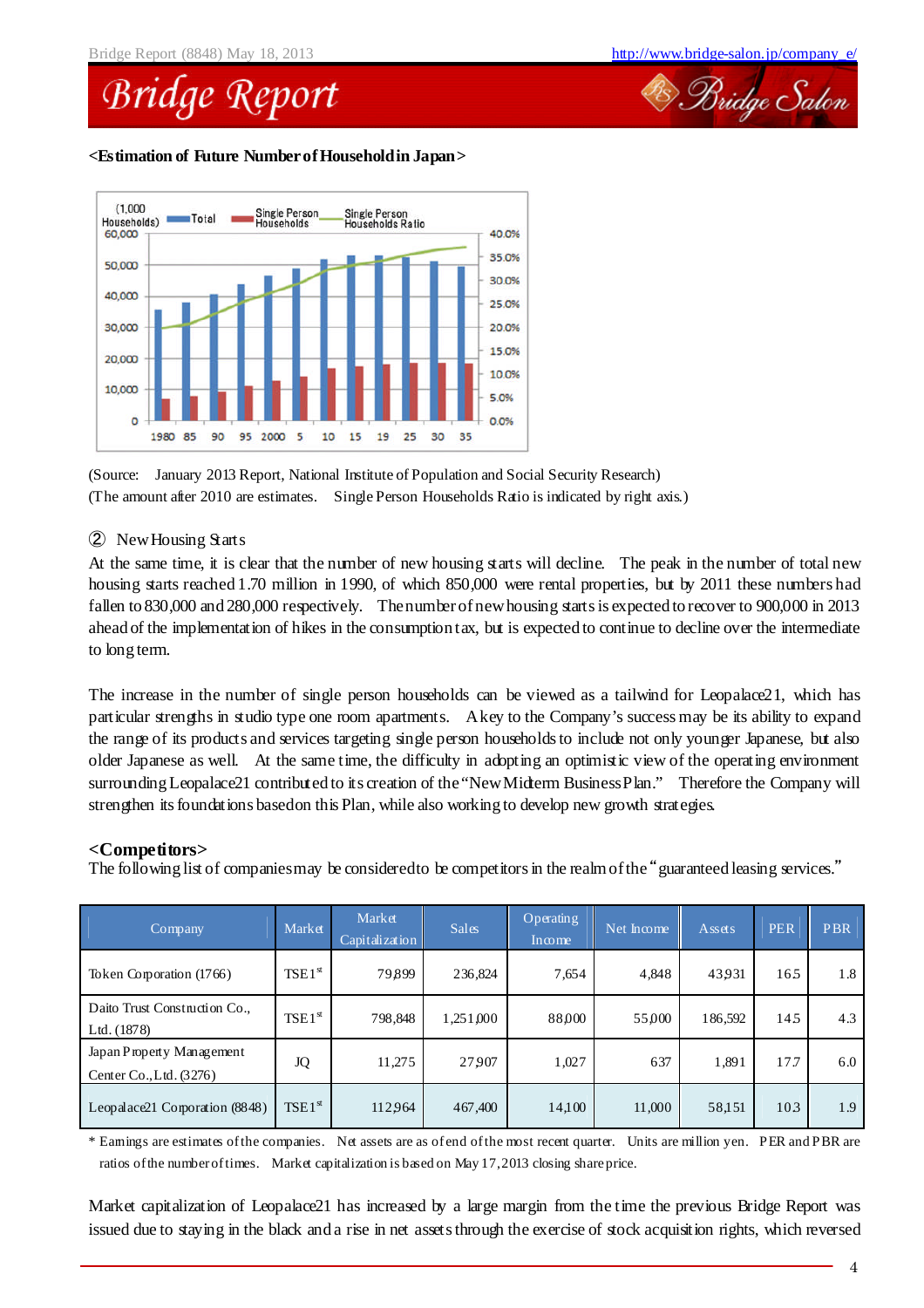

Token Corporation. Meanwhile, Leopalace21 still has lower PER than its competitors or market average (about  $18 \sim 19$ ) times in Tokyo Stock Exchange  $1<sup>st</sup>$  section), and it is deemed necessary to continue stable profitability for rising share price further.

#### **<Business Description>**

Leopalace21's businesses can be divided into the four segments of "leasing," "construction," "hotels and resort," and "elderly care and other" segments. The main businesses are the "leasing" and "construction" businesses and they account for 96% of total sales.

#### **<Leasing Business>**

#### **Sales and Operating Income of ¥383.574 and ¥8.687 Billion Recorded in FY3/13**

Leasing is Leopalace21's main business, and it includes the guaranteed leasing services of apartments and condominiums constructed, leasing, and property management services. In the leasing services, two contract types are provided including the straight forward "lease contract" that reduces the initial expenses of monthly management fees, and the "monthly contract" that assumes all of the costs for furnishing and utilities in exchange for a single upfront fee payment to the property owner. In both these instances, Leopalace21 books the rent received from tenants as sales. Rents paid to landlords are booked as cost of sales.

#### **<Construction Business>**

#### **Sales and Operating Income of ¥53.369 and ¥2.747 Billion Recorded in FY3/13**

Construction of apartments, condominiums and other structures is conducted in this business segment. In recent years, Leopalace21 has begun focusing upon construction work independent of the guaranteed leasing services, in addition to construction connected to these services. Furthermore, the Company has also begun construction of commercial and nursing home facilities which are not related to the guaranteed leasing services.

#### **<Hotels and ResortBusiness>**

#### **Sales and Operating Loss of¥6.657 and -¥1.005 Billion Recorded in FY3/13**

The overseas subsidiary Leopalace Guam Corporation operates a comprehensive resort facility in Guam that includes a golf course, baseball field, and other sports facilities, in addition to hotels and condominiums. Furthermore, Leopalace21 operateshotels at eight locations within Japan within this segment. This business is also considered to be a strong support function for its main business of leasing and construction. For example, the recognition of the hotel operations contributes to a senseof reassurance by customers. While losses are currently being realized at the operating level, there appearsto be very littlerisk of impairment losses being booked and operating cash flowremains positive.

#### **<Elderly Care and OtherBusiness>**

#### **Sales and Operating Loss of¥10.620 and -¥0.706 Billion Recorded in FY3/13**

Leopalace21 operates 58 "nursing home," "day service," "short stay," and "group home" facilities around the Kanto region (Tokyo and six surrounding prefectures) under the brand name of "Azumi En." In addition, the Company provides dispatched care attendant and in-home care attendant support services as part of its effortsto firmly establish its nursing care business. Furthermore, short term insurance services are provided to residents as ameans of reducingtheir household expenditures. New deployments for care facilities are under review to take in demand for sure with an expansion of the market.

#### **2. Characteristics andStrengths**

#### **<Focus Upon Three Main Metropolitan Areas>**

Of the 546,204 rooms under management, 36% 16% and 14% are located in the greater Tokyo, Nagoya and Osaka regions, accounting for 70% of all rooms managed. In these three regions there is still an inflow of population, and by focusing on these regionsLeopalace21 is ableto maintain high occupancy rates.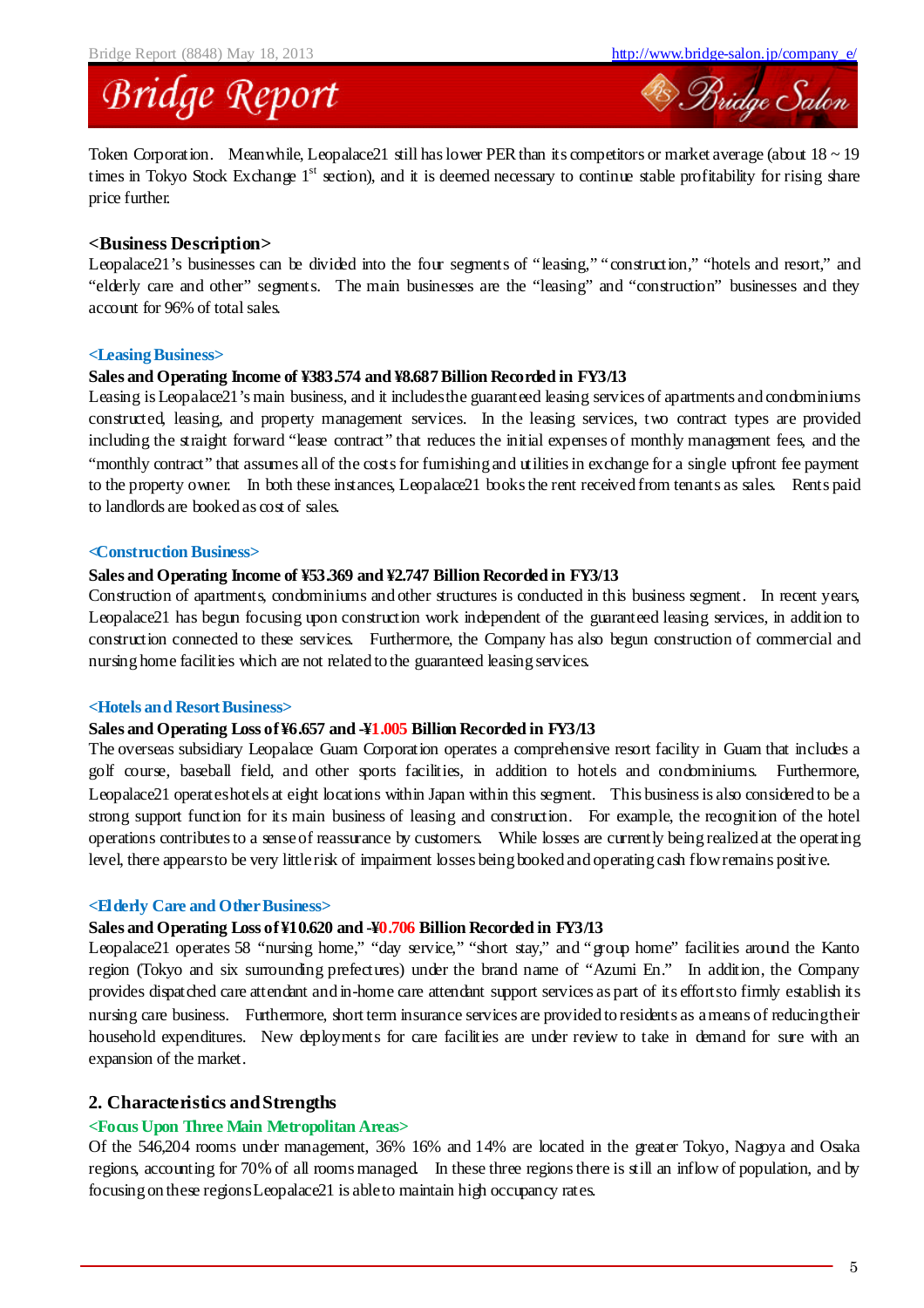

#### **<Strong Product DevelopmentCapability>**

Leopalace21 remains in step with market conditions by developing products and services that match market needs and it was the first in the industry to introduce "rooms with lofts," "guaranteed leasing services," "monthly rentals," "broad band facilitated rooms," and "furnished rooms". Residents-oriented services and introduction of systems such as installation of furniture and home electrical appliances, room customization with "My Collection Plan," and "Comfort Plan," and installation of security system contributedto the improvement in occupancy rates.

My Collection plan, Decoration



(Source: Leopalace21)

#### **<High Quality Studio Type Apartments>**

Because higher rental income is derived from studio type one room apartments rather than single family homes for the same floor space and property size under conditions when stable occupancy rates can be achieved, most property owners choose to build studio type apartments. The Company provides effective solutions to property owners with the ability to flexibly build studio type one room apartments on properties in metropolitan areas where it would be difficult to build single family homes.

#### **<Nationwide Business Deployment>**

As of the end of March 2013, Leopalace21 operates 174 directly operated offices and some 192 franchised offices for a total of 366 officesthroughout Japan. Thisnetwork enablesthe Company to provide services and productsto customers nationwide, including services to help students and employees find new conveniently located residences. Another characteristic of Leopalace21 is its bountiful database of nationwide information on ownersof idle and utilized properties andthe ability to propose effective solutions to theseproperty owners.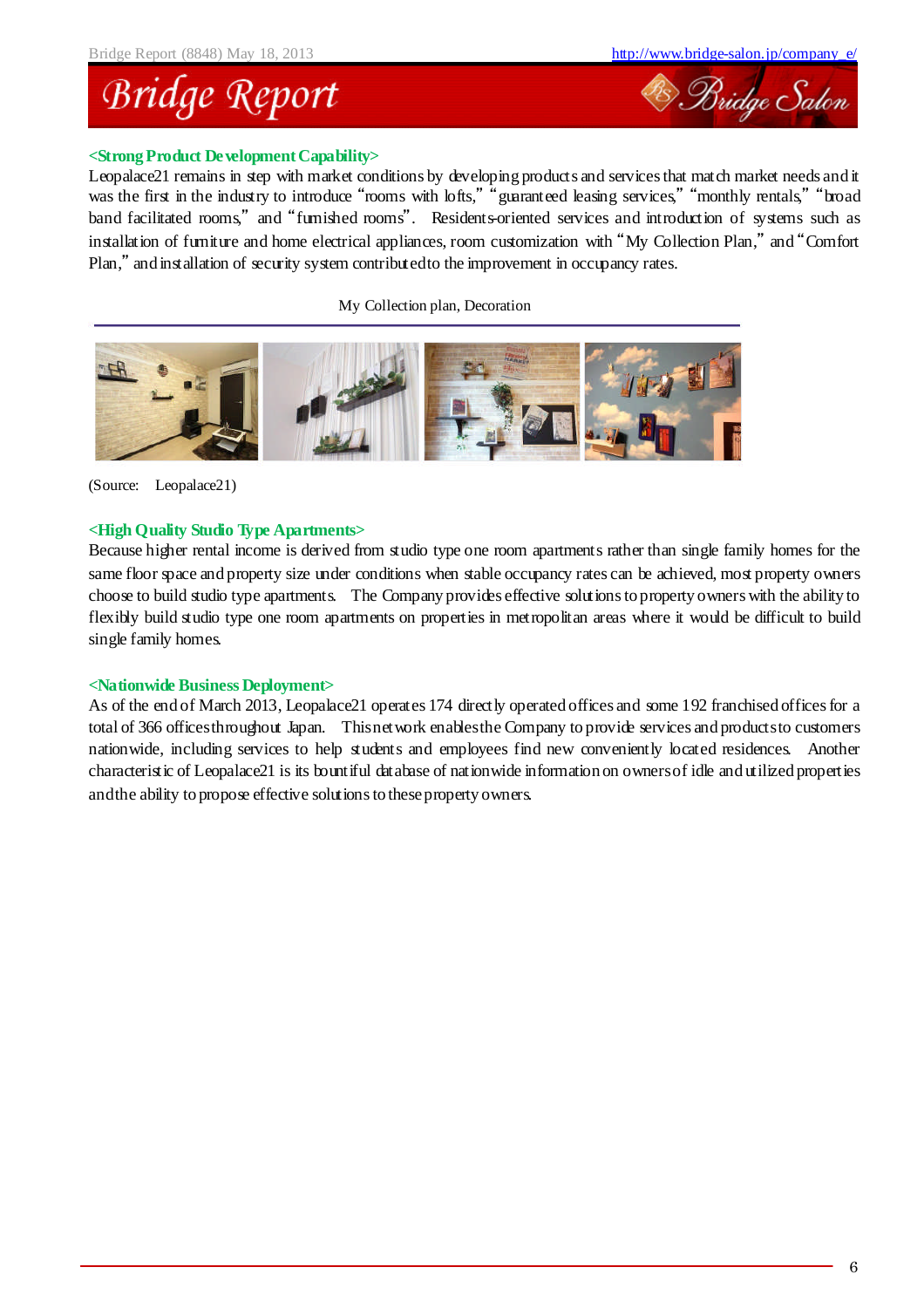### **Bridge Report**

#### **3. Fiscal Year March 2013 Earnings Overview**

#### **(1)Consolidated Earnings** (Unit: Million Yen)

| (1) Consontate a Partings |         |             | . онг. тангон тап |                           |           |  |
|---------------------------|---------|-------------|-------------------|---------------------------|-----------|--|
|                           | FY3/12  | FY3/13 Est. | $FY3/13$ Results  | Divergence from Estimates | YY Change |  |
| Sales.                    | 459,436 | 463,900     | 454,222           | $-2.1\%$                  | $-1.1\%$  |  |
| Gross Income              | 55864   | 60900       | 57,713            | $-5.2\%$                  | $+3.3%$   |  |
| SG&A                      | 51278   | 52900       | 50299             | $-4.9\%$                  | $-1.9\%$  |  |
| Operating Income          | 4,585   | 8.000       | 7,413             | $-7.3\%$                  | $+61.7%$  |  |
| Ordinary Income           | 2,349   | 6,100       | 11,091            | $+818%$                   | $+372.1%$ |  |
| Net Income                | 1,588   | 5,500       | 13335             | $+142.5%$                 | $+739.2%$ |  |
|                           |         |             |                   |                           |           |  |

### **Higher Occupancy Rates Allow Profits to Improve Despite Lower Sales, Large Increase in Profit Generated by a Weaker Yen**

Sales fell from the previous term due to lower sales of the construction business. And while operating income fell short of estimates, improvements in profitability of the leasing business and reductions in sales, general and administrative costs contributed to a large increase in operating income from the previous year. Due in part to the foreign currency translation gain of  $\frac{1}{2}5.5$  billion arising from the weakening of the yen and income taxes adjustments of  $\frac{1}{4}4.6$  billion, ordinary andnet incomes exceeded both the previousterm'sresults andthe current term's estimates.

|                                   |         |                          |           |                  |          | (Unit: Million Yen) |  |
|-----------------------------------|---------|--------------------------|-----------|------------------|----------|---------------------|--|
|                                   |         | <b>Sales</b>             |           | Operating Income |          |                     |  |
|                                   | FY3/12  | FY3/13                   | YY Change | FY3/12           | FY3/13   | YY Change           |  |
| Leasing Business                  | 380,307 | 383,574                  | $+0.9\%$  | 5,248            | 8,687    | $+655\%$            |  |
| <b>Construction Business</b>      | 62913   | 53369                    | $-152%$   | 4,309            | 2,747    | $-362%$             |  |
| <b>Hotels and Resort Business</b> | 6.228   | 6,657                    | $+6.9\%$  | $-1,663$         | $-1,005$ |                     |  |
| Elderly Care, Other Business      | 9.987   | 10,620                   | $+6.3\%$  | $-892$           | $-706$   |                     |  |
| <b>Adjustments</b>                |         | $\overline{\phantom{0}}$ |           | $-2,415$         | $-2,308$ |                     |  |
| Total                             | 459.436 | 454,222                  | $-1.1%$   | 4,585            | 7.413    | $+61.7%$            |  |

#### **(2)Segment Earnings Trends**

#### **<Leasing Business>**

- $\checkmark$  While sales rose from the previous year, a switch in the type of contracts (from monthly to general contracts) and shortfall in newtenant acquisition caused salesto fall short oftargets by ¥3.0 billion.
- While the average occupancy rate fell just shy of itstarget of  $83.0\%$  at  $82.94\%$ , it rose more than 1% point from the previous term's level of 81.16%. The average occupancy rate got off to a strong start at the beginning of the new fiscal year in April 2013 and remained above the previous year's level at 83.32%. The average occupancy rate target during fiscal year March 2014 is85.0%.
- $\checkmark$  Improvements in the occupancy rate contributed to ¥5.2 billion in reversals of vacancy loss reserves compared with its target of ¥2.5 billion. At the same time, the recording of ¥8.6 billion in operating income in the current term reflects the attainment of the Company's goal of "achieving profitability at the operating level without including reversals of vacancy reserves" during the fullyear.
- The number of rooms contracted to corporations rose by 4.3% year-over-year to 228,708 at end of fiscal year March 2013 and their share of total number of rooms contracted also rose by 2% points year-over-year to 49.4% due to fortification of corporate marketing function. Leopalace21's 364 specialized professional staff promoted the two themes of "strengthening relationships with important customers" and "cultivating new customers" to ensure that its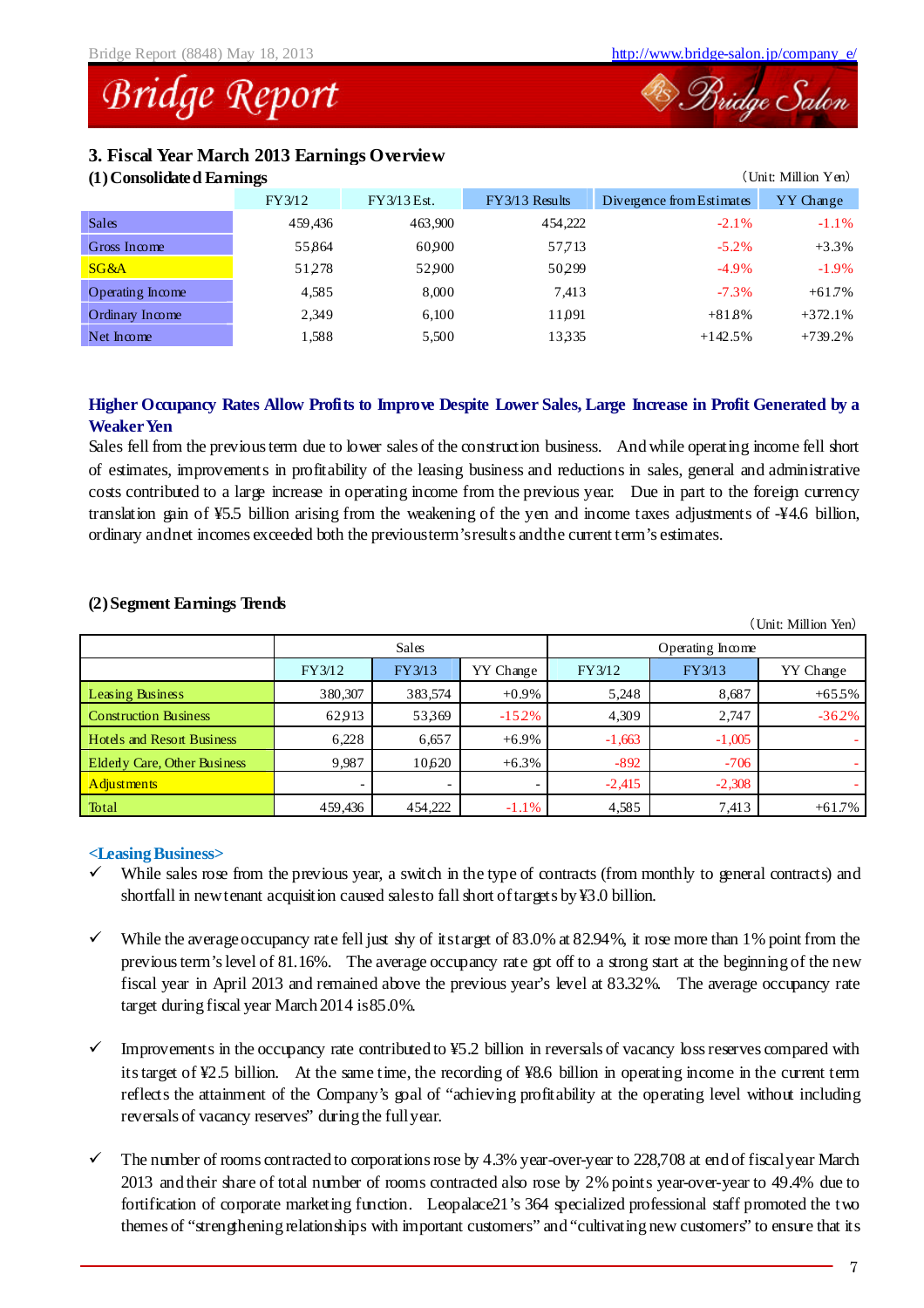

business portfolio remains evenly distributed and to contribute to cost improvements in its customers' corporate dormitories.

- $\checkmark$  The number of rooms contracted to foreigners recovered to levels recorded before the Great East Japan Earthquake by rising 15.3%year-over-yearto 9,517 during fiscal year March 2013. Leopalace21 operates 4 offices in China, 3 in Korea, and 1 in Taiwan for a total of 8 overseas offices. Furthermore, the cooperation with Leopalace Alliance Member (LAM) schools enabled foreign students to conveniently contract rooms over the internet while in their home countries, and allowed Leopalace21 to take advantage of the weaker yen.
- The number of leasing offices rose by 17 to 374 at the end of fiscal year March 2013. Of these offices, 182 are directly operated (174 domestic, 8 overseas) and the total number of offices is expected to be eventually increased to 400.
- $\checkmark$  The total number of contracts of "Room Customize" rose rapidly to 5,714 at end of fiscal year March 2013. It allows residents to create rooms in accordance with their own preferences and was featured in various media including television. This service was successful in developing a new set of customers as reflected by the fact that 50%of its users are women.
- $\checkmark$  Expansion in security systems installed in apartments was performed as a means of raising the value addition of properties, bringing the total number of installed facilities to 136,107 and total sales to ¥20.8 billion. This translates to an installation rate of 24.9% at end of fiscal year March 2013 and exceeded estimates. Security system installations are expected to continue to growto 190,000 units for an installation rate of 35% by fiscal year March 2015, in reflection of the growing needs of single female occupants and large corporations.

#### **<Construction Business>**

- $\checkmark$  Both sales and profit declined by double digits. The number of marketing staff declined to 250 and orders for apartments did not proceed as planned as efforts to narrowthe regional focus and restrain supplies were conducted. At the current time, measures to reinforce Leoplace21's organizational structure have allowed the number of sales representatives to recover to 420. In April 2013, orders of ¥7.8 billion were booked, exceeding the ¥4.5 billion seen in the previous March by a large margin. An expansion in orders was noted from the fourth quarter of the current term (January to March 2013) and is expected to continue.
- Leopalace21 focused upon opening offices in the three main metropolitan regions (Tokyo, Osaka, and Nagoya) that have high occupancy rates. The total number of offices was 54 nation wide at the end of April 2013.
- In commemoration of Leopalace21's  $40^{\text{th}}$  year of operation, "DUAL-L" two story wooden structure rental homes with lofts and "Arma-L" furnished apartments with large storage spaces were launched in May 2012 and December 2012, respectively, as part of the "Anniversary Model" lineup. In addition, sales of "Smaio" steel framed rental homes were launched in April 2013 as part of the theme of "new and comfortable Japanese housing."
- $\checkmark$  In addition to soundproofed water piping and highly sound insulating walling materials facilitated as standard specifications in all of its apartments after April 2013, Leopalace21 also focuses upon product improvements (especially sound proofing) through the use of "sound proof flooring" as "sound proofing systems" to bring about significant improvements in terms of noise performance compared with commonly-used wooden structure construction.
- $\checkmark$  Starting from the current term, the construction of 15 nursing homes and 5 commercial facilities generated ¥1.6 and ¥0.1 billion in sales respectively. Construction of 38 nursing homes and 20 commercial facilities are expected to contribute to sales of ¥3.8 and ¥0.6 billion respectively during fiscal year March 2014.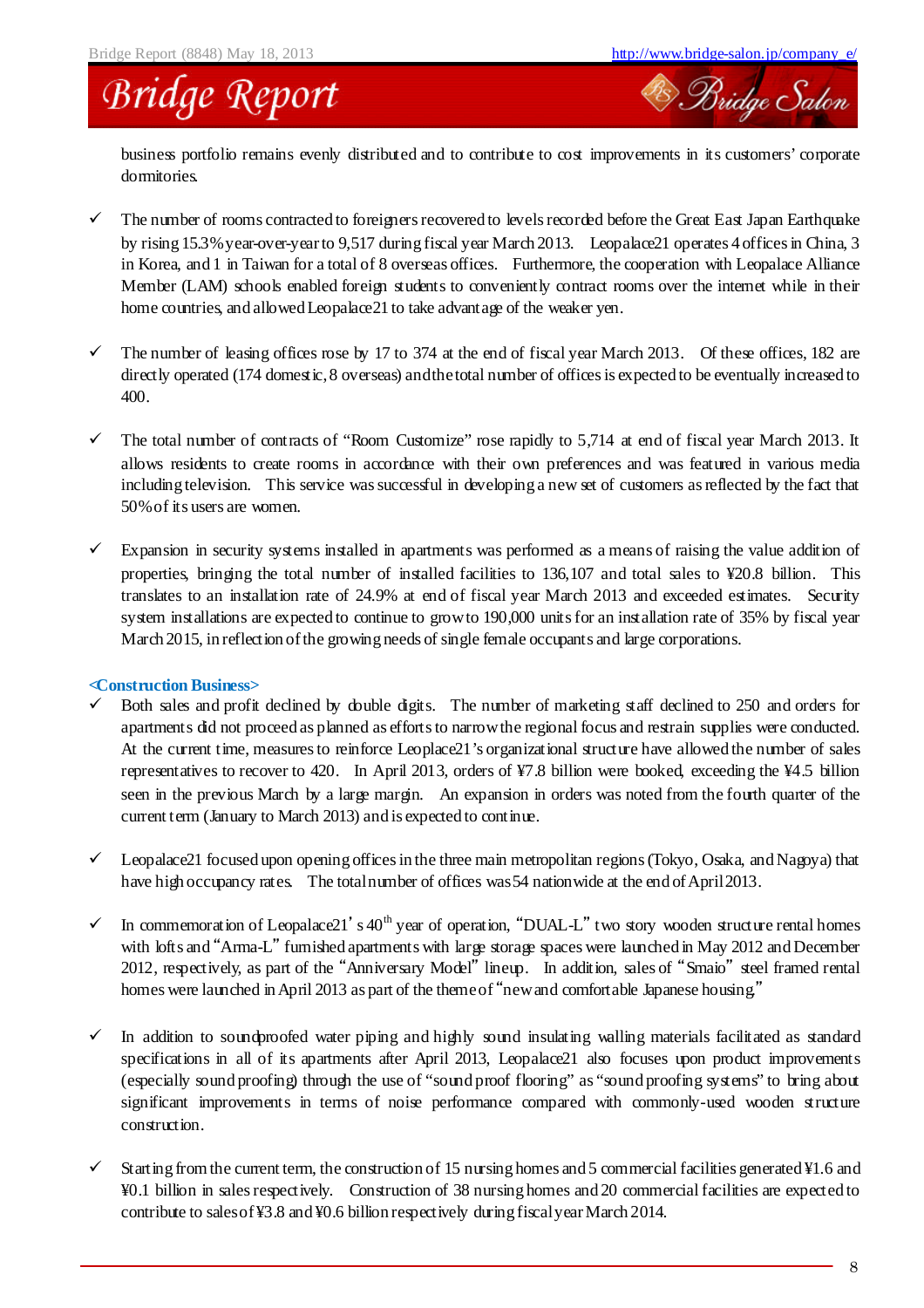<sup>2</sup> Bridge Salon

### **Bridge Report**

- $\checkmark$  As a means of increasing the value addition of its properties in the construction business, Leopalace21 has been focusing upon the installation of solar power generation systems. As of the end of March 2013, the number of solar power generation systems installed stood at 5,931 for an installation rate of 27.1% for total power generation of 64 megawatts. This is equivalent to electricity for approximately 20,000 households. Orders and sales rose by ¥17.6 and ¥17.2 billion year-over-year respectively in the fiscalyearMarch 2013.
- In addition to installation of solar power generation systems by owners, validation tests of a "roof rental model" for virtual mega solar power generation systems was started from September 2012 at 67 managed properties within Fukushima Prefecture, generating approximately 1.2 megawatts or the equivalent electricity for 400 households. The power generation subsidiary "Leopalace Power Co., Ltd," which was established expressly for this business, pays rent to the owners of apartments managed by Leopalace21 where solar power generation systems are installed and sells the electricity to electric power companies using the "fixed price purchase system derived from renewable energy sources." Furthermore, efforts are being conducted with Fujitsu to analyze and validate information regarding electricity generating conditions including the amount of power generation, solar radiation, and temperatureto optimize and promotethis residential solar power generation through "roof rentalmodel" business in the future.
- $\checkmark$  The roof rental model tried in Fukushima Prefecture was launched on a nationwide basis and called "Roof Rental" Solar Power Generation Model: Roof Mega Solar Project" from February 2013. A special purpose company (SPC) was established for the purpose of electric power generation along with Mitsubishi UFJ Lease  $\&$  Finance Co., Ltd. as a business partner responsible for leasing of the necessary facilities. Omron Field Engineering Co., Ltd. is responsible for the operation, maintenance and monitoring of electric power generation and Leopalace21 responsible for installation of the systems. The SPC will pay a fixed amount for the lease of roof space used to install the solar power generation systems, and sell the electricity generated to the electric power companies based upon the "fixed price purchase system derived from renewable energy sources." Leopalace21 has targets of 7,000 buildings installednationwide andtotal power generation of 100 megawatts,orthe equivalent of electricity to power 30,000 homes. While the timing of when sales will be booked has not announced yet, it is expected to eventually reach ¥30.0 billion.

#### **<Hotels and ResortBusiness>**

While the effect of the Great East Japan Earthquake was still slightly felt during the previous term, the hotels and resort business segment saw favorable trends in occupancy rates at both its domestic and overseas facilities, and in sales and profits during the current term.

#### **<Elderly Care Business>**

While occupancy rates in short stay services fell from the previous term, rates in other services including day care service and nursing home facility service (Group homes included) trended favorably and contributed to improvements in profitability. Leopalace21 seeks to make this business profitable at an early stage.

#### **(3)OtherNew Business Trends**

◎ Established a Joint Venture Company, "Woori & Leo PMC Co.,Ltd." in Korea

On November 1, 2012, Leoplace21 announced that had formed a joint venture company with Korea's largest residential property management company "Woori Housing Operation and Management Company" for the provision of the leasing business within Korea. Leopalace21 is entering the Korean leasing market, which is expected to grow rapidly with the transition of leasing contracts in the future, and will provide structured leasing services that are unprecedented in that country. Currently, market research is being conducted and operations are expected to begin during the second half of the comingterm.

#### ◎ Rental, Brokerage Business Started in Korea,Taiwan

The real estate brokerage business was started for Japanese and Japanese corporations in Korea and Taiwan. Due to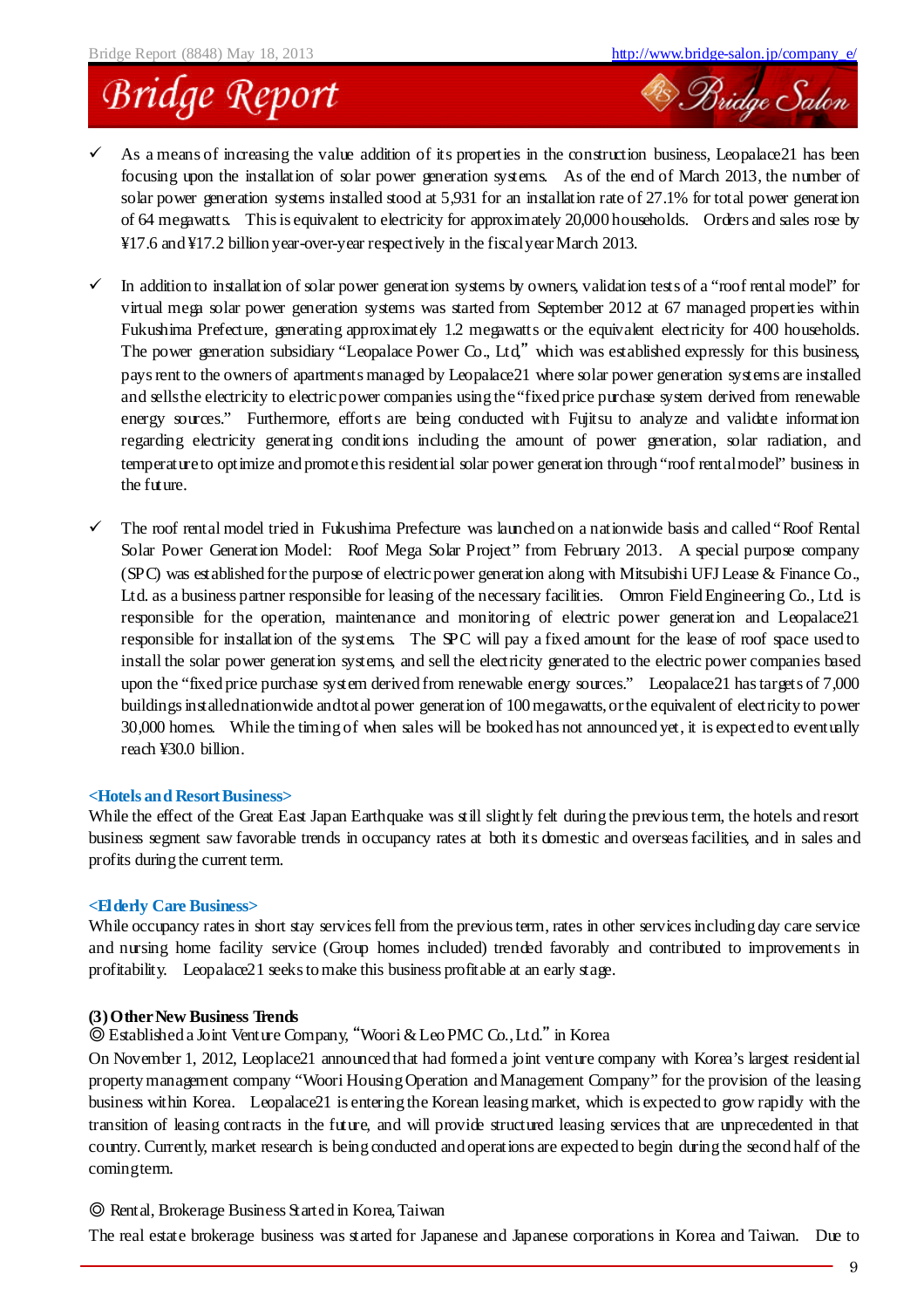### **Bridge Report**

large number of inquiries from Japanese corporations, Leopalace21 launched its services at one office in Korea in November 2012 and at one office in Taiwan in March 2013.

#### **(3) Financial Conditions and Cash Flow**

| <b>Financial Conditions</b> |            |            |                                         | (Unit: Million Yen) |            |
|-----------------------------|------------|------------|-----------------------------------------|---------------------|------------|
|                             | FY3/12 End | FY3/13 End |                                         | FY3/12 End          | FY3/13 End |
| Cash, Equivalents           | 41,477     | 56,681     | Payables                                | 2,791               | 2,670      |
| Receivables                 | 4,541      | 4,360      | <b>Unpaid Construction Expenses</b>     | 13313               | 14,307     |
| Outstanding Fees for        | 1,004      | 2,231      | Short Term Interest Bearing Liabilities | 46,265              | 15,374     |
| Completed Construction      |            |            |                                         |                     |            |
| Prepayments                 | 18997      | 12,772     | Outstanding Payments                    | 14,208              | 13,252     |
| <b>Current Assets</b>       | 83,061     | 90896      | Prepayments Received                    | 58,301              | 49,036     |
| Buildings, Structures       | 55,116     | 54,740     | <b>Current Liabilities</b>              | 145,524             | 105,144    |
| Land                        | 82,105     | 80,780     | Long Term Interest Bearing Liabilities  | 2,040               | 31,500     |
| Lease Assets                | 2,906      | 1,798      | <b>Retirement Reserves</b>              | 8,041               | 8,634      |
| Marketable Securities       | 6,489      | 7,176      | Reserve for Apartment Vacancy Loss      | 19207               | 13,950     |
| Long Term Expense           | 18,295     | 8,127      | Long Term Security Deposits             | 9,853               | 8,984      |
| Prepayments                 |            |            |                                         |                     |            |
| <b>Fixed Assets</b>         | 181,659    | 170,705    | Long Term Prepayments Received          | 42,680              | 32357      |
| <b>Total Assets</b>         | 264,783    | 261,649    | <b>Fixed Liabilities</b>                | 85,427              | 98,353     |
|                             |            |            | <b>Total Liabilities</b>                | 230,951             | 203,498    |
|                             |            |            | <b>Net Assets</b>                       | 33,831              | 58,151     |
|                             |            |            | <b>Total Liabilities, Net Assets</b>    | 264,783             | 261,649    |

|                              | $FY3/10$ End | FY3/11 End | FY3/12 End | FY3/13 End |
|------------------------------|--------------|------------|------------|------------|
| Equity Capital               | 70.890       | 33,025     | 33804      | 58,133     |
| Equity Ratio                 | 179%         | 11.1%      | 12.8%      | 22.2%      |
| Interest Bearing Liabilities | 56,481       | 39888      | 48305      | 46,874     |
| Cash, Equivalents            | 72.431       | 40,674     | 41,477     | 56,681     |
| <b>NDE</b> Ratio             | $-0.23$      | $-0.02$    | 0.20       | $-0.17$    |

\*Interestbearing liabilitiesexclude lease liabilities. NDE Ratio = (Interest bearing liabilities– Cash and Equivalents) / Capital

Net assets rose by ¥24.3 billion due to increases in capital and capital surplus of ¥12.6 billion resulting in part from the exercise of all of the first to third rounds of stock acquisition rights issued to third parties, and also to an increase in retained earnings of ¥13.3 billion due to higher net income. With regards to liabilities, the outstanding balance of vacancy reserves declined by ¥5.2 billion due to reversals and improvements in profitability. Interest bearing liabilities declined by ¥1.4 billion and contributed to a ¥27.4 billion decline in total liabilities. As a result, equity ratio rose by approximately 10% points, and NDE ratio also improved by a largemargin.

| <b>Cash Flow</b>              |          |        | (Unit: Million Yen) |
|-------------------------------|----------|--------|---------------------|
|                               | FY3/12   | FY3/13 | YY Change           |
| <b>Operating Cash Flow</b>    | $-3.174$ | 6,069  | $+9.243$            |
| Investing Cash How            | $-3.537$ | -6     | $+3,531$            |
| Free Cash Flow                | $-6,711$ | 6,063  | $+13314$            |
| Financing Cash Flow           | 7.245    | 9.148  | $+1,903$            |
| Cash, Equivalents at Term End | 40877    | 56381  | $+15504$            |

Both operating and free cash flows increased by large margins and returned to net inflows for the first time in four years. Fortification of capital and loan repayment allowedthenet inflowoffinancing cash flowto expand.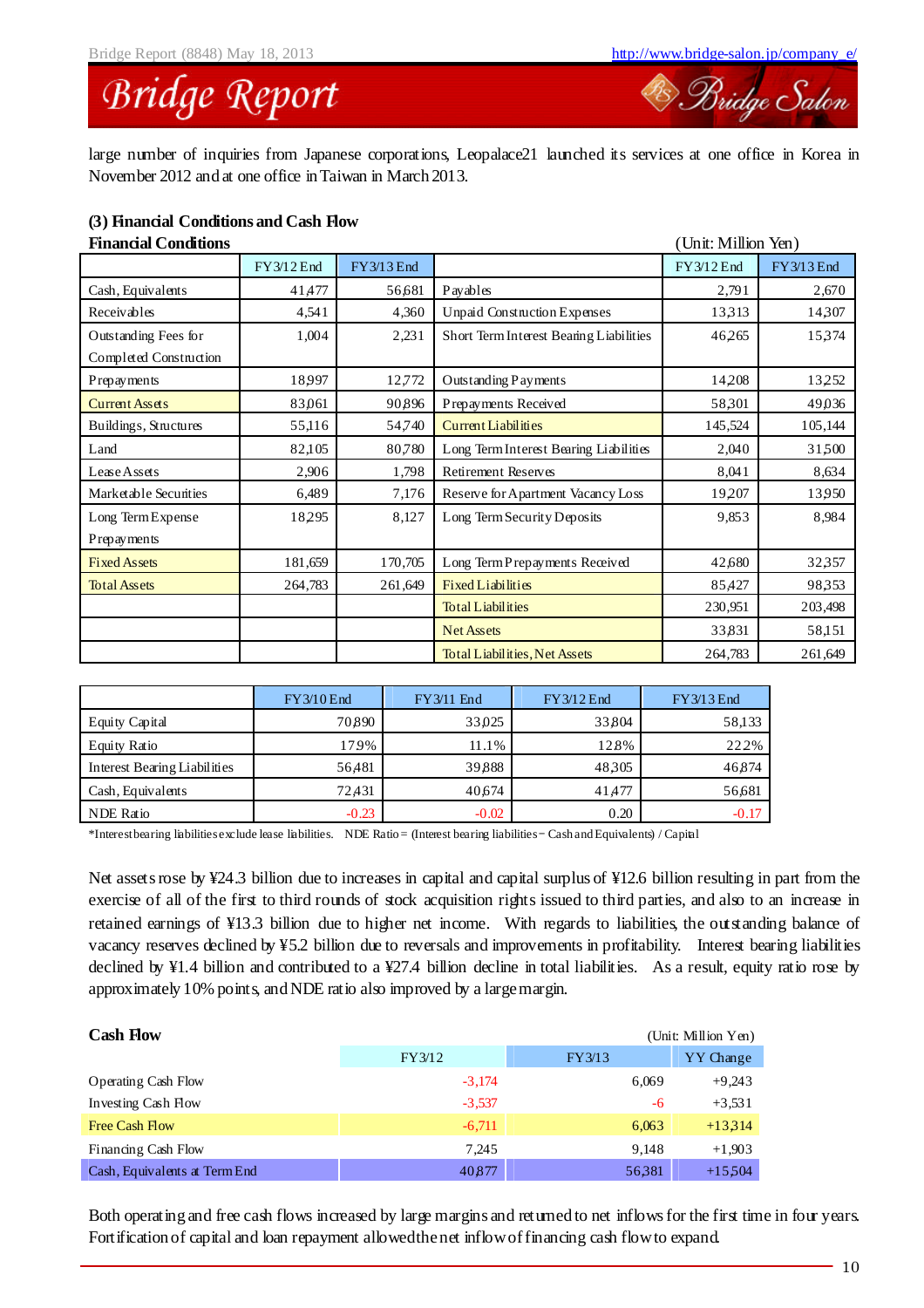### **Bridge Report**

#### **4. Fiscal Year March 2014 Earnings Estimates**

| (1) Consolidated Earnings |  |
|---------------------------|--|
|                           |  |

| (Unit: Million Yen)<br>(1) Consolidated Earnings |         |        |             |              |           |  |  |
|--------------------------------------------------|---------|--------|-------------|--------------|-----------|--|--|
|                                                  | FY3/13  | Share  | FY3/14 Est. | <b>Share</b> | YY Change |  |  |
| <b>Sales</b>                                     | 454,222 | 100.0% | 467,400     | 100.0%       | $+2.9%$   |  |  |
| Gross Income                                     | 57,713  | 12.7%  | 69000       | 14.8%        | $+19.6%$  |  |  |
| SG&A                                             | 50299   | 11.1%  | 54900       | 11.7%        | $+9.1%$   |  |  |
| Operating Income                                 | 7,413   | 1.6%   | 14.100      | 3.0%         | $+902%$   |  |  |
| Ordinary Income                                  | 11,091  | 2.4%   | 12200       | 2.6%         | $+100%$   |  |  |
| $Net$ m $com$                                    | 13335   | 2.9%   | 11,000      | 2.4%         | $-175%$   |  |  |

### **Small Rise in Sales, Large Increase in Profits on Continued Improvements in Leasing Business Profitability Expected**

Leopalace21 seeks to increase sales in both the leasing and construction businesses. Large increases in operating and ordinary incomes are expected due to growth in sales and improvements in gross margins. However, foreign currency translation gain of ¥5.5 billion and income taxes adjustments of -¥4.6 billion occurring in fiscal year March 2013 are not expected to reoccur during the current term and therefore net income is expected to decline. The second year of the new midterm business plan "Creating Future" is identified as a year when the foundations for future growth established in the previous fiscal will be leveragedto enter a new growth phase.

| $\epsilon$ , separate in the set of $\epsilon$ |                          |             |           |                  |             |                        |
|------------------------------------------------|--------------------------|-------------|-----------|------------------|-------------|------------------------|
|                                                |                          |             |           |                  |             | $(Unit: Million Yen))$ |
|                                                |                          | Sales       |           | Operating Income |             |                        |
|                                                | FY3/13                   | FY3/14 Est. | YY Change | FY3/13           | FY3/14 Est. | YY Change              |
| Leasing Business                               | 383,574                  | 389,000     | $+1.4%$   | 8,687            | 15,000      | $+72.7%$               |
| <b>Construction Business</b>                   | 53369                    | 61,100      | $+145%$   | 2,747            | 3,500       | $+27.4%$               |
| <b>Hotels and Resort Business</b>              | 6,657                    | 6,700       | $+0.6\%$  | $-1,005$         | $-700$      |                        |
| <b>Elderly Care, Other Business</b>            | 10,620                   | 10500       | $-1.1\%$  | $-706$           | $-600$      |                        |
| Adjustments                                    | $\overline{\phantom{0}}$ |             |           | $-2,308$         | $-3,000$    |                        |
| Total                                          | 454,222                  | 467,400     | $+2.9%$   | 7,413            | 14,100      | $+902%$                |

#### **(2)Segment Earnings Trends**

#### **<Leasing Business>**

Leopalace21 calls for the average occupancy ratetarget to rise by 2% from the previousterm to 85% in the coming term. ¥2.5 billion in reversals of vacancy loss reserves is forecast in the current term. The Company expects sales, general and administrative costs to increase, but also expects large increases in profits based on growth in sales and improvements in profitability.

#### **<Construction Business>**

Reinforcement of the sales structure through job transfers and allocation of new hires has already been completed, and Leopalace21 will continue to focus upon providing apartments and condominiums in regions where occupancy rates remain high. In addition, the Company will also focus its efforts upon expanding orders for nursing homes and commercial facilities, and increasing the diffusion of solarpower generation systems.

In the hotels and resort, elderly care, other businesses, efforts will be made to reduce cost of sales and the margin of losses.